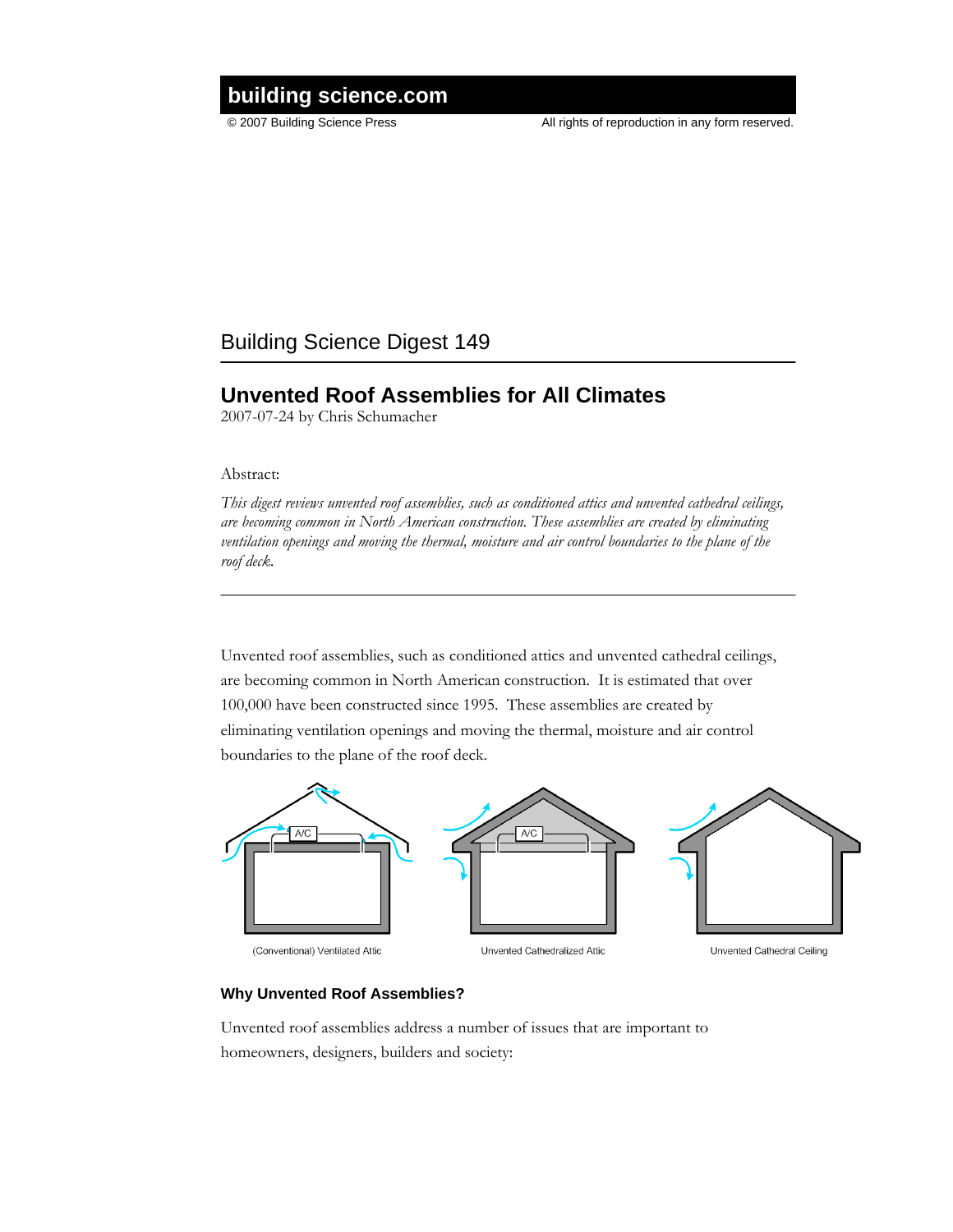*Health & Comfort* – In many houses air leakage between the living space and the attic is not properly controlled. Air-conditioning equipment, exhaust fans, ductwork, attic access hatches, recessed lighting and even plumbing & electrical penetrations create holes that connect the living space to the attic.

Pressures created by the mechanical equipment, as well as wind and temperature differences, cause air to move between these spaces leading to great energy waste and occupant discomfort.

This uncontrolled movement of air can also carry moisture to cold surfaces where it can condense. In hot humid climates outdoor air can condense on the airconditioning equipment and ductwork typically located in attic spaces; in cold climates warm indoor air leaking into the attic can condense against the underside of the roof sheathing.

Contaminants (including volatile organic compounds or VOCs) resulting from premature building material degradation due to the uncontrolled movement of moisture laden air can migrate from the attic into the living space.

In unvented roof assemblies the thermal, moisture and air control boundaries are moved to the roof deck so that the attic space is at the same condition as the living space and air movement between the two does not contribute to energy waste, occupant discomfort or contaminant problems.

*Energy* – When air-conditioning equipment and ductwork are located in conventional ventilated attics, they must be insulated and air sealed. This is often difficult to accomplish. Even when air sealing is done well, there remain large energy-wasting temperature differences (up to 150°F or 65°C) between the air in the ductwork and the air in the attic for hundreds to thousands of hours a year. It is not practical to sufficiently insulate the ductwork and equipment against this.

If the thermal, moisture and air control boundaries are moved to the roof deck to create an unvented conditioned roof assembly, the load on the mechanical equipment is significantly reduced and ductwork leakage will occur to or from the conditioned living space.

*Durability* – Openings in the soffits, gables, mushroom and ridge vents allow more than just air to enter the attic. In cold northern climates snow can be blown in through these openings, accumulating, melting and causing damage to the ceiling or creating the potential premature structural failure or mold growth inside the roof assembly. In coastal climates wind driven rain can be blown in through these openings with similar results. In areas subject to wildfires, burning embers can be blown in through these openings, potentially starting roof fires.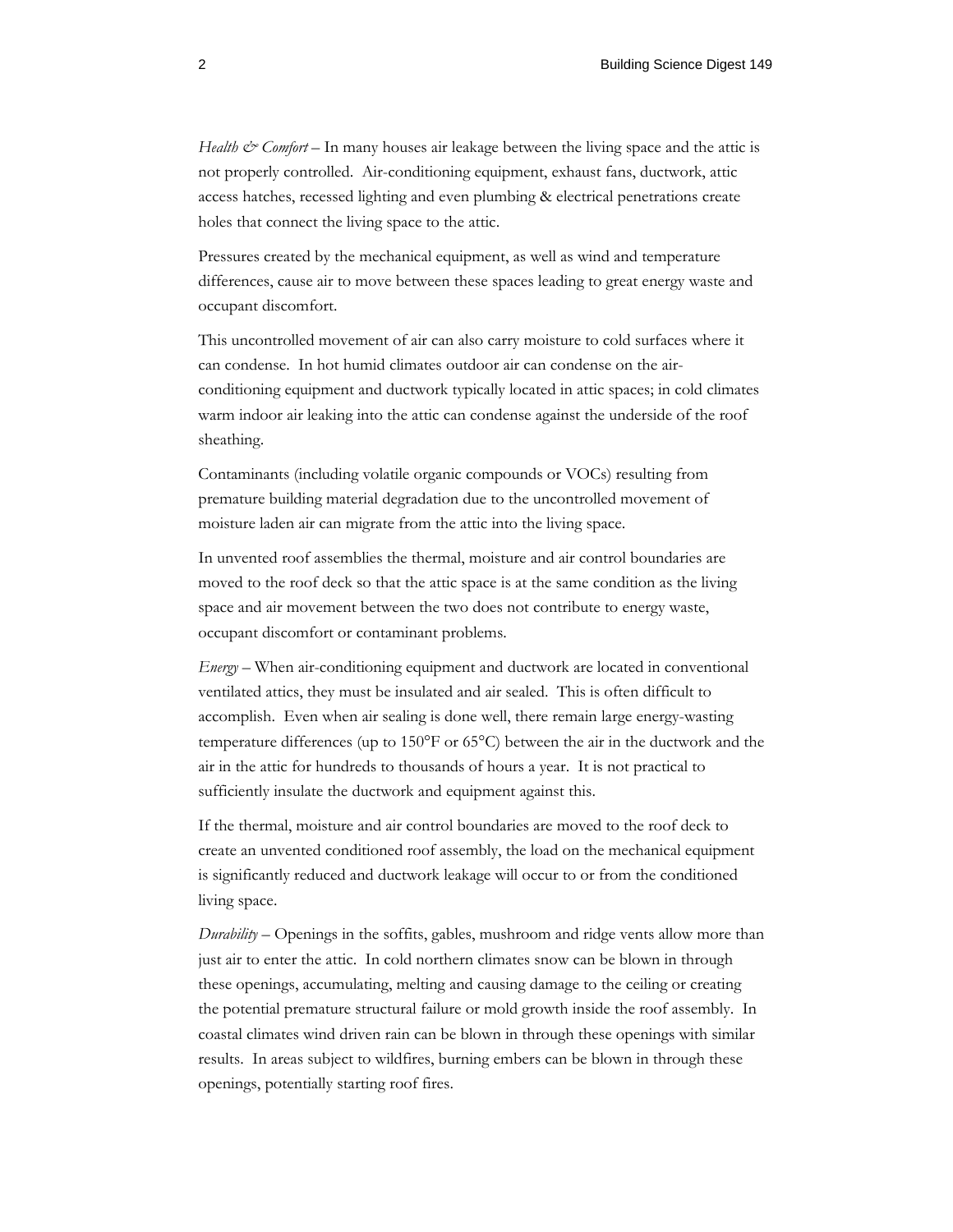Unvented roof assemblies are not prone to these problems because the ventilation openings have been eliminated.

*Value* – Many homeowners see value in finished attics that can provide more living space and conditioned storage space. Additionally, designers are using increasingly complicated roof geometries and providing spaces with high cathedral ceilings. These create problems for conventional ventilated roof assemblies because the geometry makes it impossible to ensure airtightness at the ceiling plane. Furthermore, ventilation spaces become small and complex, making it difficult to ensure adequate flow rates or distribution of ventilation air inside the ventilated assemblies.

The ventilation space can be eliminated and the construction greatly simplified by using an unvented roof assembly.

#### **Why use Closed-Cell Spray Polyurethane Foam (ccSPF)?**

Closed-cell spray polyurethane foam can be used to create an unvented roof assembly that works in all climate zones. The design approach is the same for all climate zones.

#### **How ccSPF Unvented Roofs Work**

There are currently two types of spray polyurethane foam (SPF) insulation used in North American residential construction: ccSPF or closed-cell medium-density spray foam ("2 pound" or 2 pounds per cubic foot) and ocSPF or open-cell low-density spray foam ("half pound" or 0.5 pcf). When installed properly, both adhere to most construction surfaces and expand to fill voids and create an air seal. Closed-cell spray foam made with EPA-approved HFC blowing agents like, Honeywell Enovate 245fa, has a higher thermal resistance (e.g. is a better insulation) and lower vapor permeance than open-cell spray foam. Closed-cell spray foam acts as an air barrier (at 1 in. or 25 mm minimum thickness) and vapor retarder (at 2 in. or 50 mm minimum thickness\*) and therefore does not need an additional vapor retarder in cold climates.)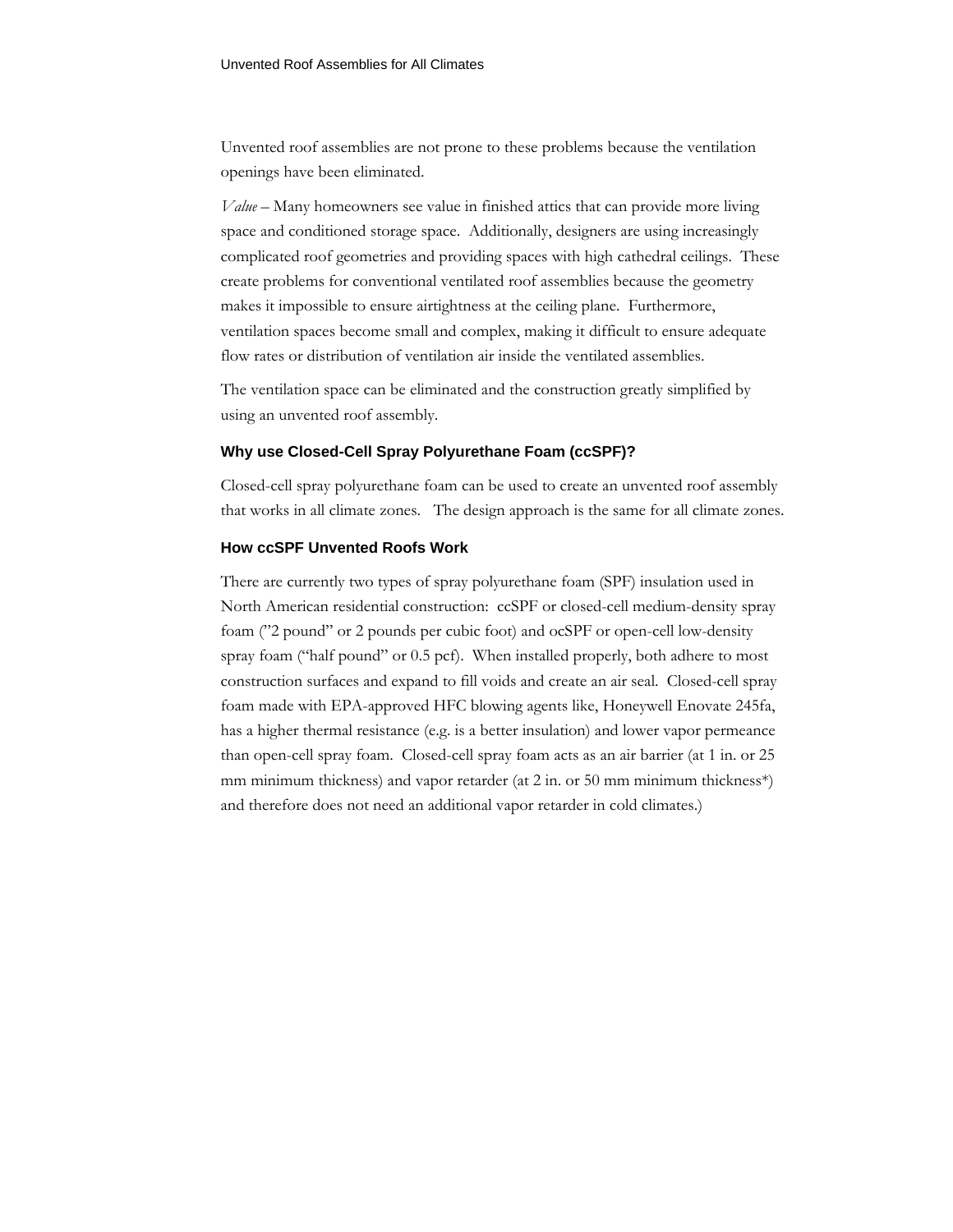Unvented roof assemblies with ccSPF work well in all climate zones and serve several important functions:

*Controls Airflow* – ccSPF is air impermeable, adheres well to almost all construction surfaces and expands to fill voids creating an air seal and eliminating air leakage. In cold climates it prevents warm, humid indoor air from reaching the back (underside) of roof sheathing where it can condense. In warm climates it prevents humid outside air that enters the roof due to natural and/or controlled ventilation from reaching the back of the roof sheathing, which can be cooled below the air temperature by night sky radiation (i.e. the effect that causes dew).



*Control Heat Flow* – Closed-cell spray foam has exceptional thermal performance relative to other insulations (i.e. the highest R-value per inch.) ccSPF can be used to create a very compact roof assembly that meets or exceeds the code required thermal performance.

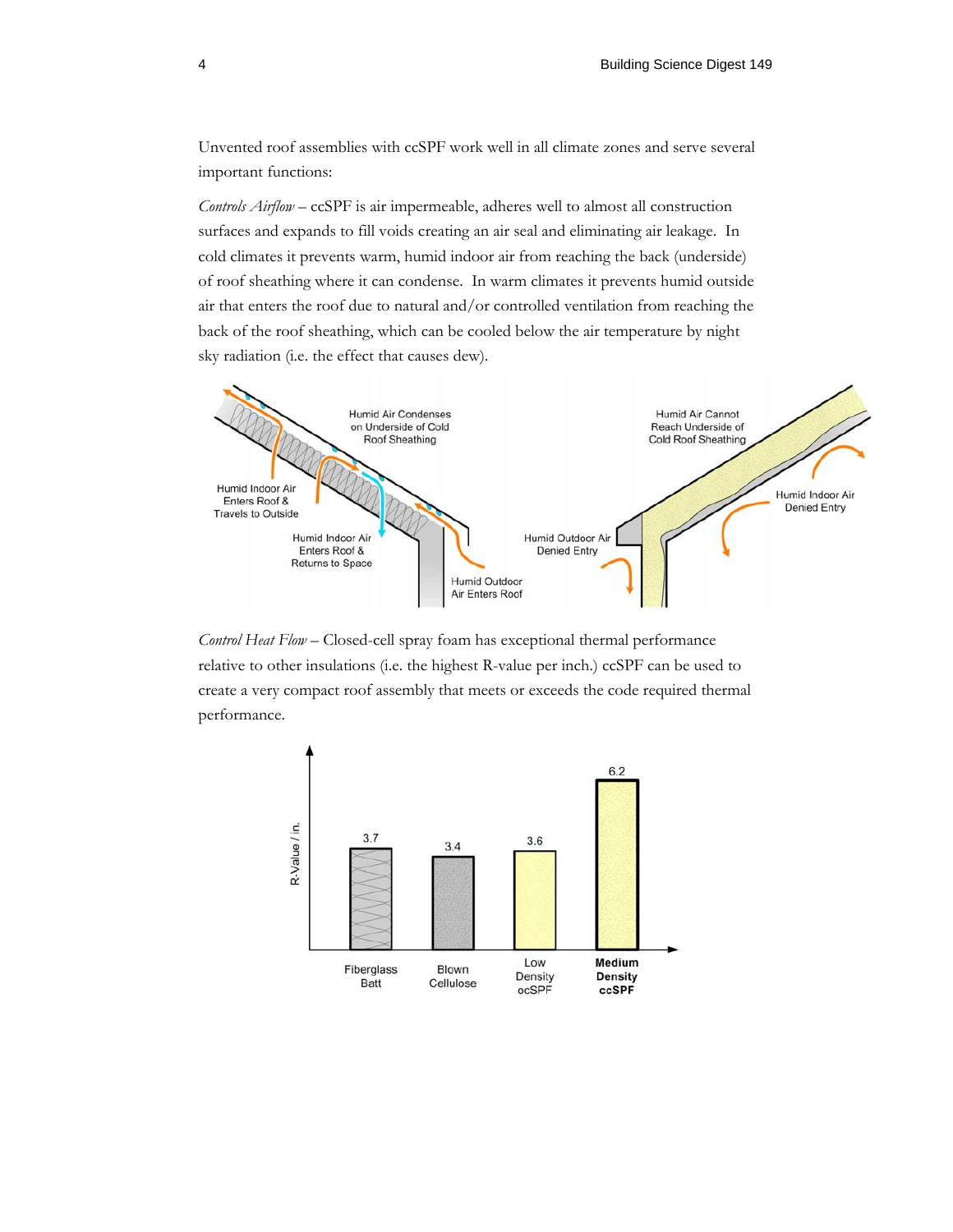*Control Vapor Diffusion* – Closed-cell spray foam acts as a throttle to control the rate of vapor diffusion. The foam insulation resists the diffusion of water vapor so that the amount of water vapor is reduced as it moves through the thickness of the foam. By the time the water vapor reaches the back of the roof sheathing, there is not enough left to cause condensation problems.

In cold climates the ccSPF provides the first condensing plane. The ccSPF should be installed directly to the face (i.e. back) of the roof sheathing in a layer thick enough to prevent condensation from forming on the inside face of the foam.



In hot climates up to 5 in.\* (125 mm) of ccSPF can also be used. In this application the assembly can still dry to the inside during the daytime when roof temperatures are high (120-190°F or 50-90°C), the vapor pressure gradients are very large (5-35 kPa) and the foam is a vapor retarder and not a vapor barrier.

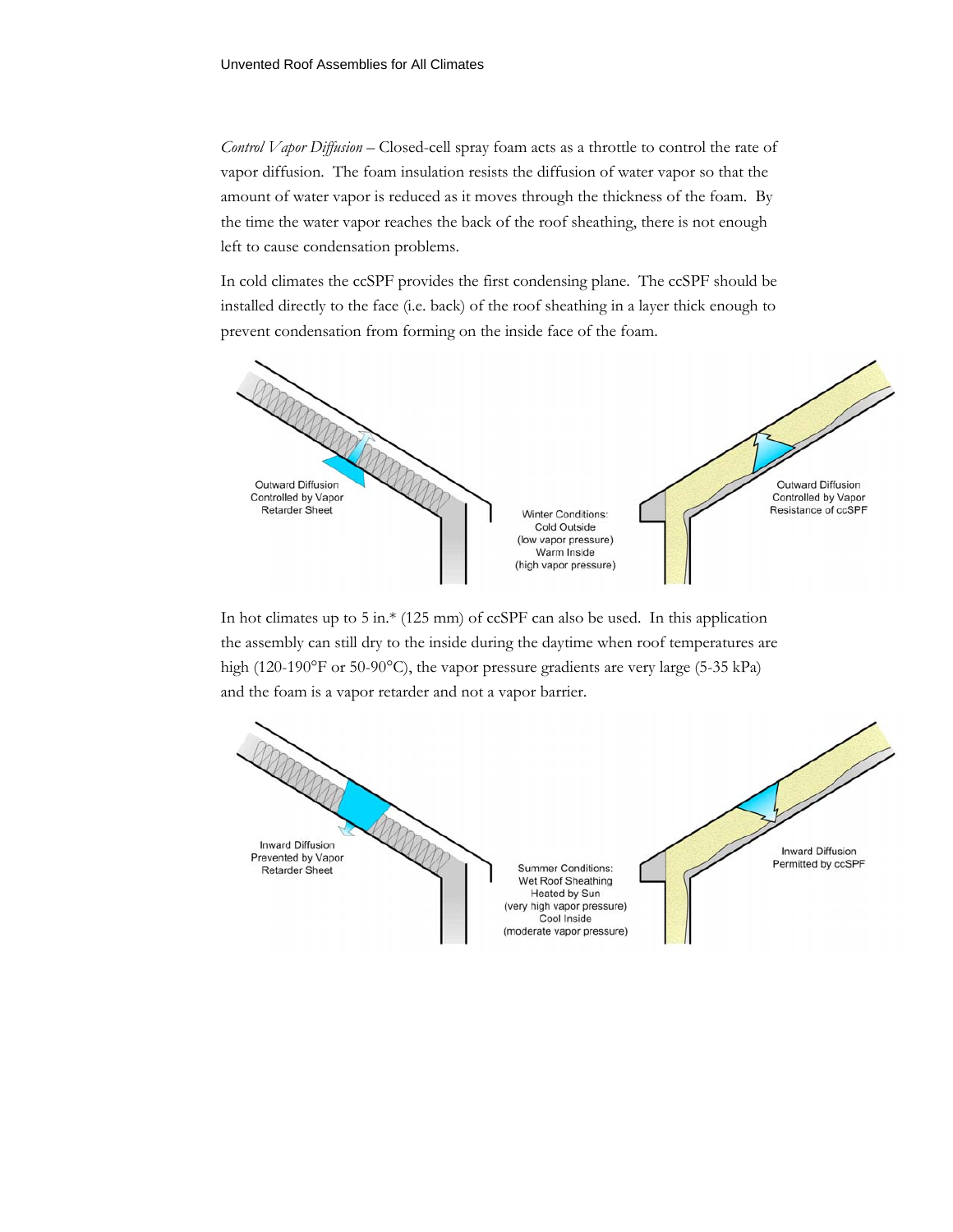*Controls Rain Leakage* – Closed-cell spray foam has negligible water permeability, minimal water absorption, and excellent adhesion allowing it to act as a secondary rainwater barrier to limit damage when primary roof assembly rainwater control membranes leak. Rainwater migration is severely limited due to the low water transmission and high adhesion ("waterproofing") characteristics of the foam and damage is limited to the area immediately adjacent the hole in the primary rainwater control membrane. This tends to contain the damage, making it easier to identify the source and preventing it from spreading throughout the assembly and to interior finishes which can be costly to repair.

### **What You Should Do**

Closed-cell medium-density spray polyurethane foam (ccSPF) insulation can be used to create an unvented roof assembly for any climate zone. Be sure to:

- 1. Control rain In any roof assembly an underlayment (e.g. minimum of felt paper) should be installed as the primary water barrier under the roofing. The joints should be lapped properly and the underlayment must be integrated with flashings to direct water out and off of the roof assembly. Any roofing material can be used on an unvented roof assembly with ccSPF. If wood shingles or shakes are used a layer of drainage mat (e.g. minimum \_ in. or 6 mm vented airspace) should be installed between the roofing and the underlayment.
- 2. Control airflow Install at least 1 in. (25 mm) of ccSPF against the underside of the roof deck to prevent air leakage through the roof assembly and to prevent moist indoor air from reaching the inside of the roof sheathing where it can condense.
- 3. Control heat flow Install additional insulation to meet the minimum code requirements or the goals of the project. This can be done by increasing the thickness of the ccSPF installed. This can also be done using other insulations such as blown cellulose, BIBs, mineral wool batt or glass batt insulation in combination with ccSPF.
- 4. Control vapor diffusion The inherent characteristics of the ccSPF allow it to be used in all climate zones without requiring the installation of any additional vapor diffusion control (i.e. no additional vapor retarder layer or coating is required with ccSPF installed to thicknesses greater than about 2 in. or 50mm\*).
- 5. Control fire The indoor face of the unvented roof assembly may need to be finished with appropriate materials (such as thermal barriers and ignition barriers) to meet the fire requirements of local codes. In many residential applications no additional protection layer is required. Local codes should be consulted.